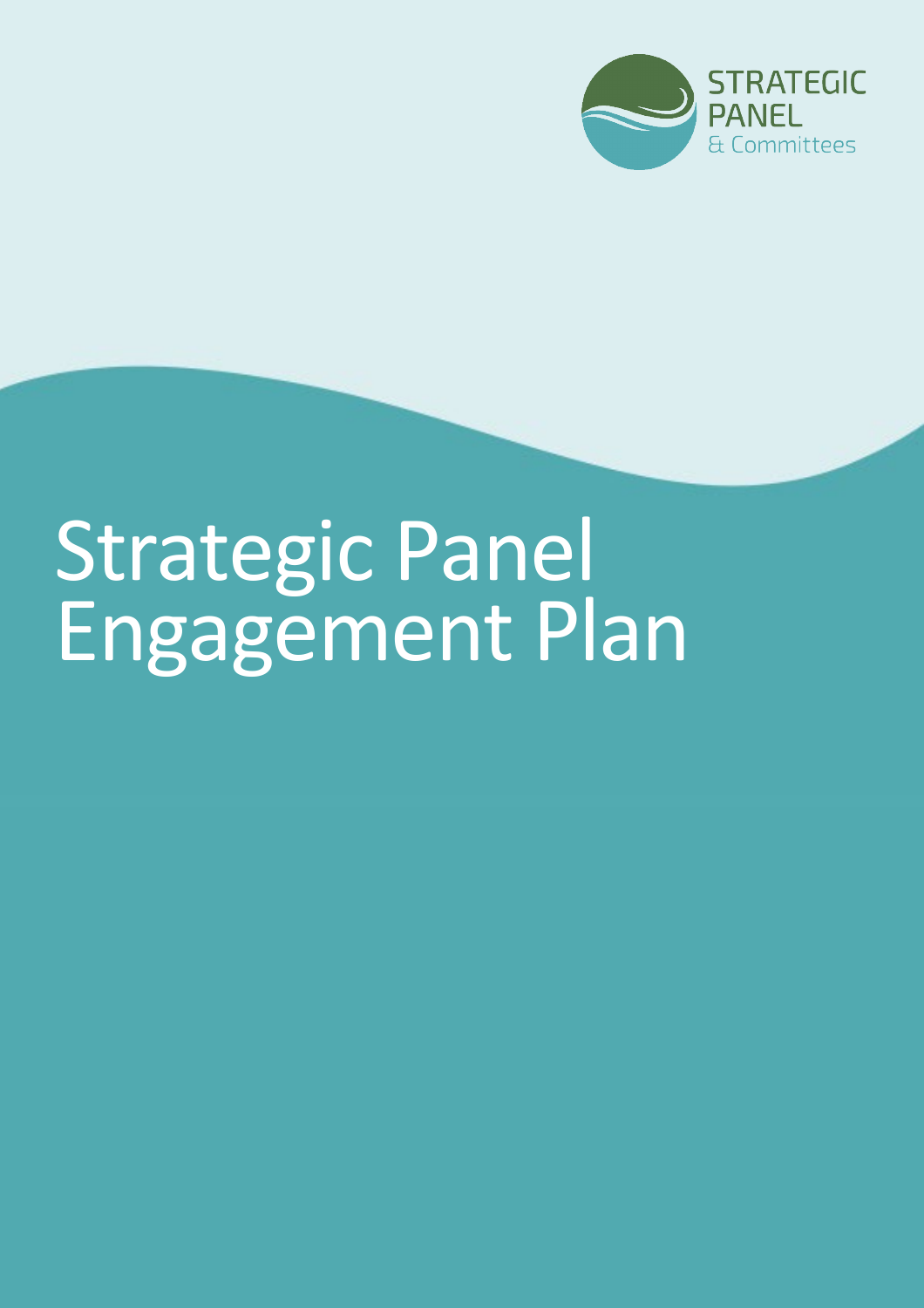

## **Introduction**

As the most senior industry group, the Strategic Panel will provide strategic direction and oversee work to improve customer outcomes. It is, therefore, essential that it engages stakeholders to ensure that priorities and programmes of work are aligned to their priorities and needs where possible. Stakeholder engagement will form part of the Strategic Panel's approach to its annual priorities setting and inform its thinking, where appropriate.

As part of the Market Governance Review which took place in 2020/21, the [independent report](https://mosl.co.uk/document/groups-and-committees/the-panel/3284-satori-panel-effectiveness-review/file) by Satori Board Review stated that "Market engagement seems relatively under-developed". In its recommendations for improvement, it said "Once clarified communicate and socialise Panel role and function more widely across the market, proactively stimulate market engagement with Panel and its activities."

It is important the Strategic Panel responds to and addresses these recommendations in its approach. The Panel's establishment represents an opportunity to engage more openly and transparently with the market to resolve challenges and deliver effective market governance.

The purpose of this engagement plan is to outline the structured approach that the Strategic Panel will take to engage with stakeholders. This plan will remain flexible but will provide a structure for the Panel and its members to follow.

Stakeholder engagement will remain a continuous process, allowing the views of stakeholders to shape the planning and priorities of the Panel, where appropriate, whilst enabling the Panel to be responsive and objective, and deliver its remit.

# **Approach to stakeholder engagement**

The Panel defines "stakeholders" as anyone who is affected by, or has an interest in, its activities and outcomes.

Engaging with stakeholders is key to the Strategic Panel delivering on its purpose to provide strategic direction to the non-household water market and to oversee the required programmes of work to improve customer outcomes. The Panel can make better decisions in the interests of stakeholders and customers when their distinct and evolving priorities are at the heart of decision making. The purpose of engagement is to inform the Panel's thinking. Where there are occasions where this is not then reflected in the delivery plan, the Panel will be clear on tradeoffs and how different priorities have been balanced.

The Panel's approach to engagement is based around recognised frameworks for stakeholder engagement best practice: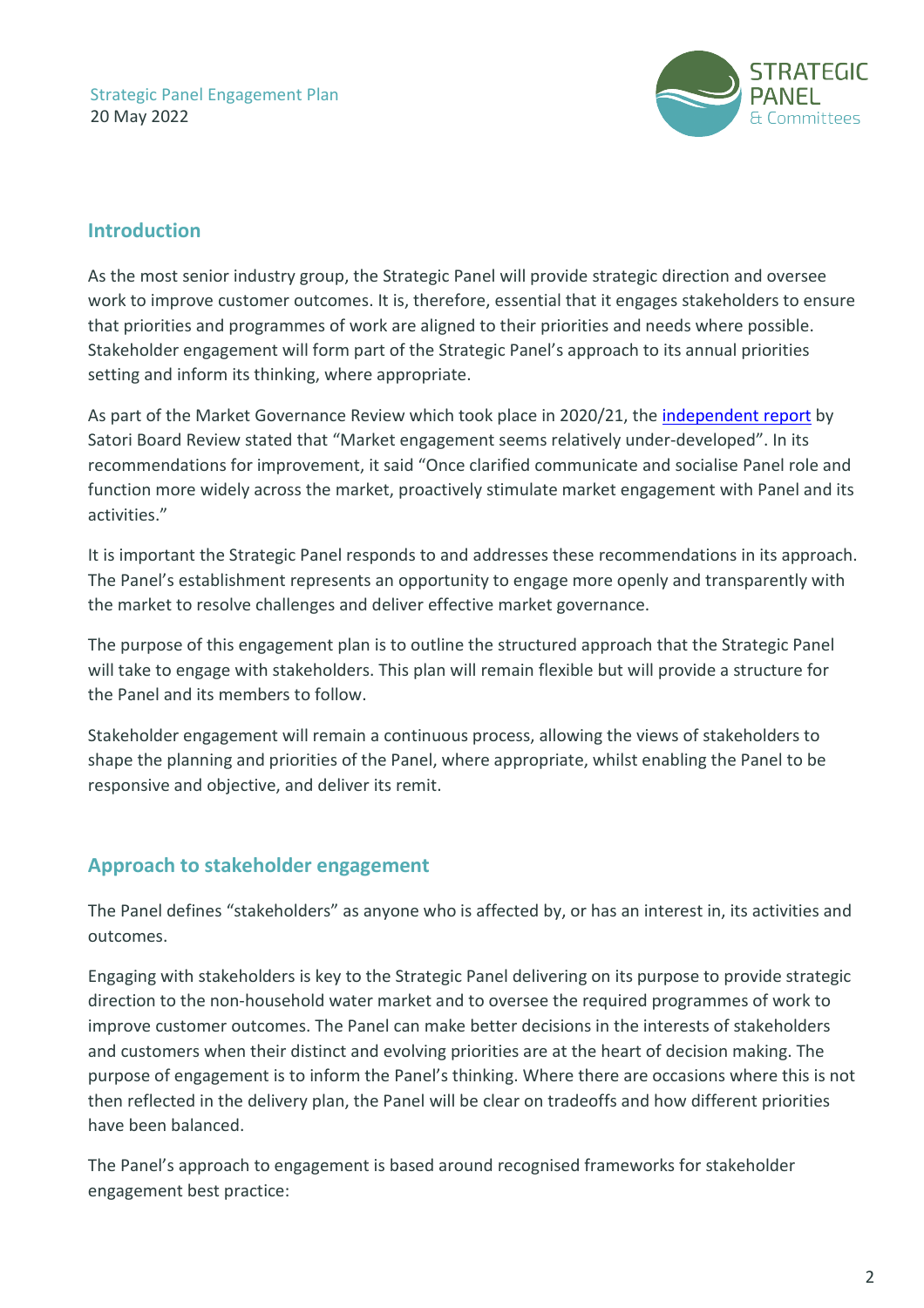Strategic Panel Engagement Plan 20 May 2022



- **Ongoing two-way dialogue:** engagement is an ongoing two-way dialogue that informs or influences decision-making
- **Golden thread of 'you said, we did':** there is a clear link between why and how stakeholder insights have driven priorities and activities
- **A continuous engagement cycle:** identify stakeholders, tailor approaches**,** engage with a purpose and listen, understand, review, decide, feedback, evaluate and measure impact
- **Responsive and transparent:** explaining how the views, concerns and priorities of stakeholders have influenced decision-making, and how the needs and priorities of different stakeholders have been balanced

# **Engagement principles**

The Strategic Panel and its engagement will be underpinned by the following principles:

#### **Transparency – to build stakeholder trust and show that we take their views seriously**

- In our decisions and activities, we will be clear about what we are doing, why we are doing it and how we are doing it.
- We will be clear about the objectives we want to achieve with "engagement."
- We will be clear about the scope of what we are asking and honest about any limitations or constraints.
- We understand the "spectrum of participation" and the difference between each part of that spectrum:
	- o Inform, consult, involve, collaborate, empower.

## **Objectivity**

• We will seek to understand stakeholder priorities, rather than pre-determining their priorities or seeking to endorse our own priorities.

## **Evidence-based**

• We will seek to ensure that, in our decision-making, we draw as much as possible on available evidence or, where we can, seek to fill existing gaps in evidence.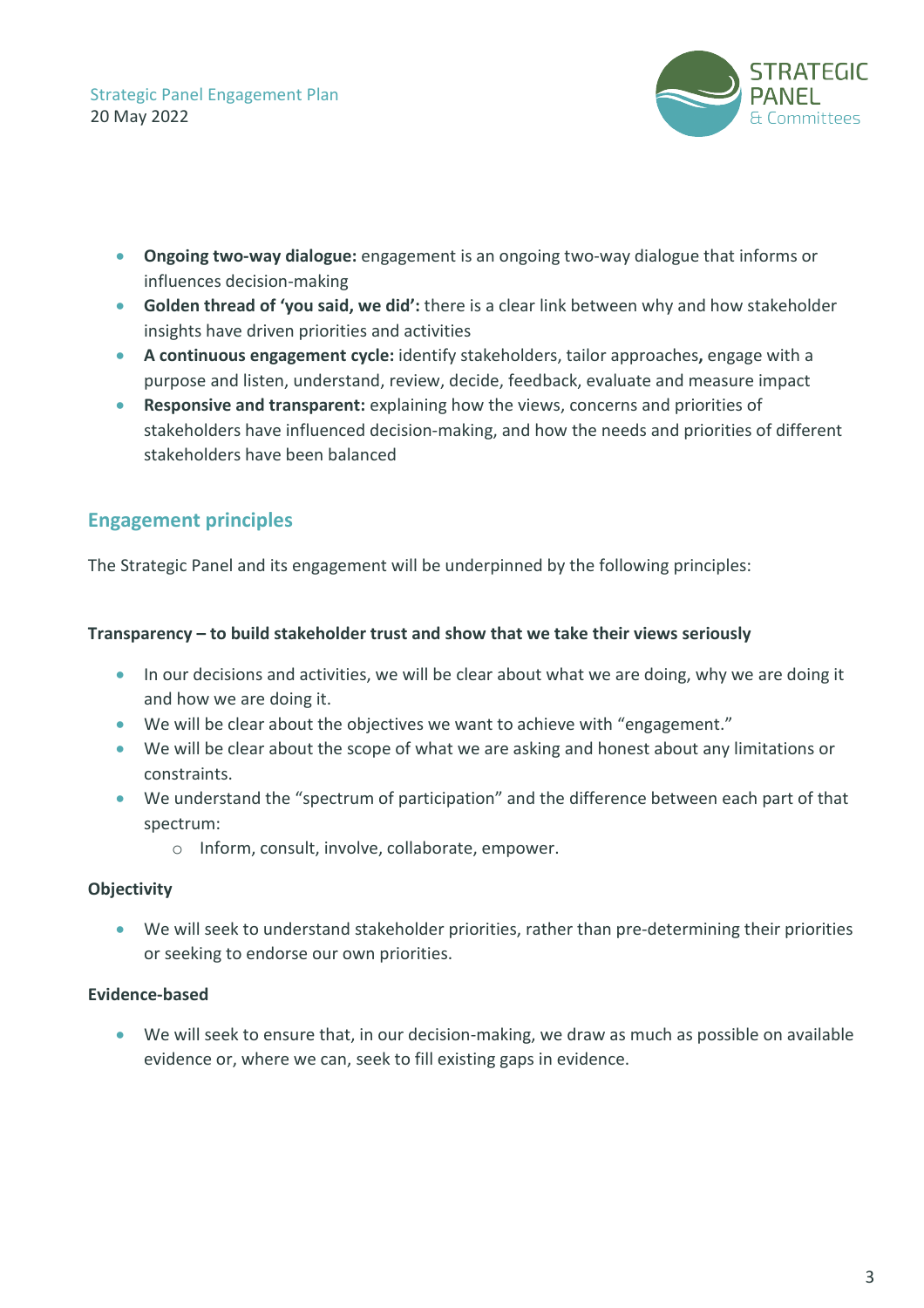

#### **Proportionate**

• We will remain conscious of the need to maintain value for money in our engagement approach.

#### **Timely**

• We will seek to engage early in the process.

#### **Responsive**

- We will seek to adopt a flexible process to engagement, responding to the information revealed as the process progresses.
- We will utilise stakeholder engagement as part of a continuous process, allowing views to shape planning and priorities and provide feedback as they develop.

#### **Inclusive**

- We will work with stakeholder groups to gather the fullest range of interests.
- We will aim to understand and balance the differences between different stakeholder segments.
- We will aim to understand and balance the differences between existing and future customers.
- We will be aware that those who often participate are not always representative.
- We will use targeted approaches to tailor engagement to the audience in a way that works for them.
- We will gather evidence through a range of methodologies and tools.

# **Key stakeholders**

The diagram below shows a map of key market stakeholders and an indication of their proximity to the non-household water market and the market codes. This is not a view of the relative importance of stakeholder views to the Panel. It is worth noting, for example, the market exists to deliver benefits to customers, however, customers are not close to the market code rulebooks.

The Strategic Panel is clear that it must engage more widely with those not currently or directly involved in the non-household market. In order to engage as inclusively as possible, the Panel will use targeted, principles-driven approaches to engagement that are adapted to meet the needs of different audiences.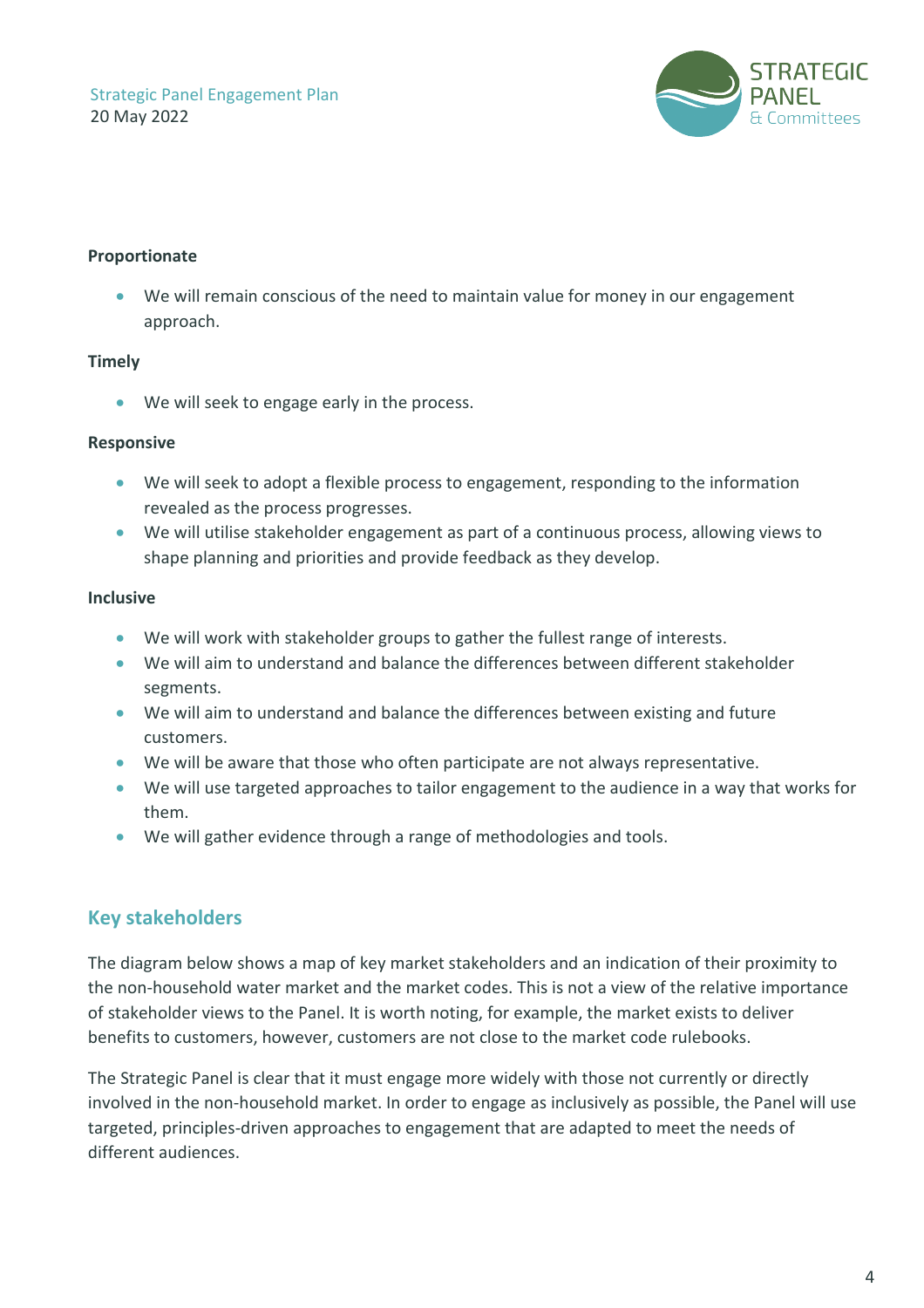



The Panel has mapped its key stakeholder groups as follows:

- Customer Segments
	- o (Small / Large)
	- o (Household / Non-Household)
	- $\circ$  (Usage Type e.g. domestic equivalent / industrial use)
	- o (Current / Future)
- Retailers
- Customer groups
- Wholesalers
- Water trade bodies
- Regulators (plural)
- Potential market entrants
- Defra / Government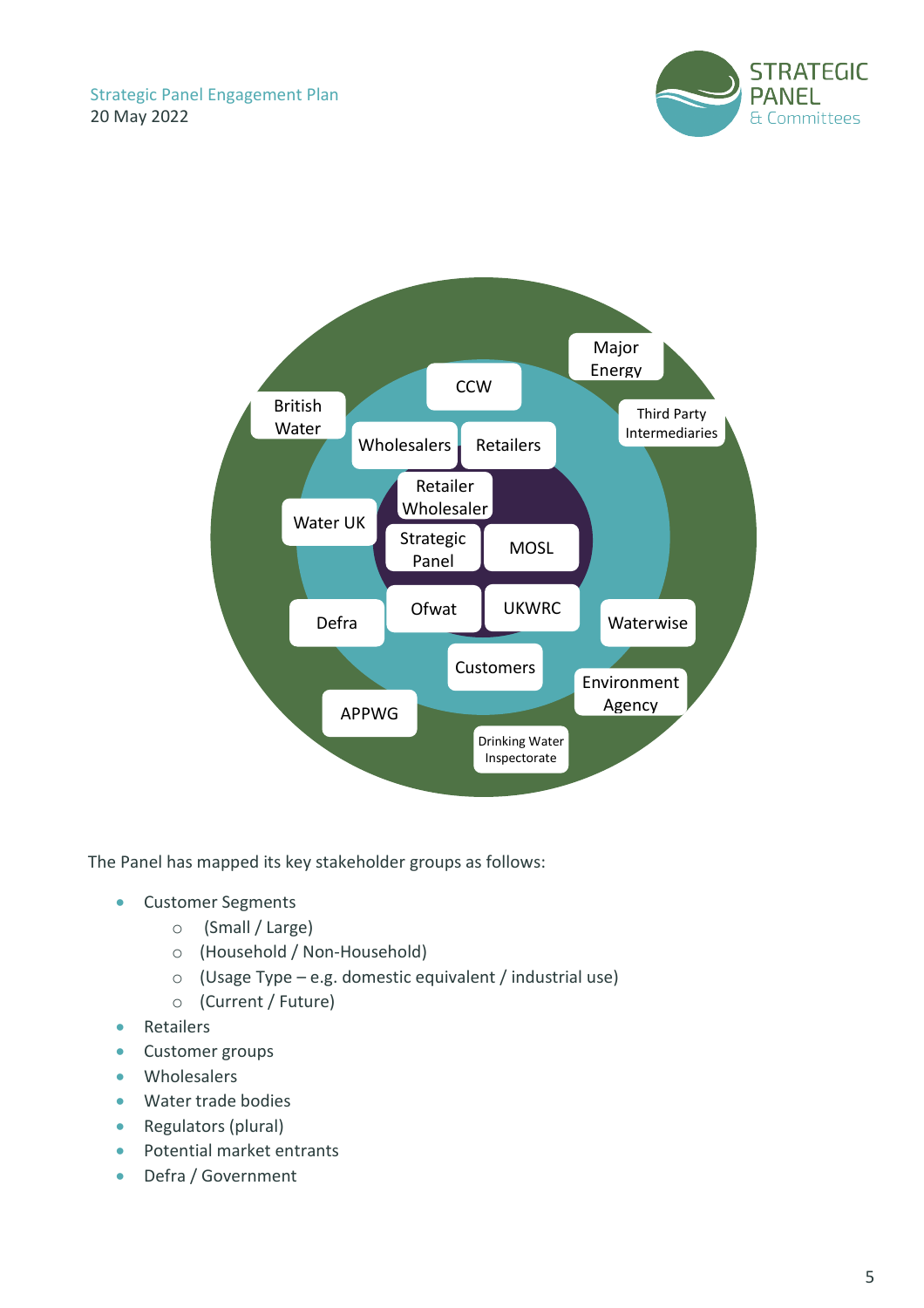Strategic Panel Engagement Plan 20 May 2022



- Third Party Intermediaries (TPIs)
- Environmental Bodies / Climate Change Movements
- Non-Governmental Organisations (e.g. Waterwise, Blueprint for Water)
- MOSL
- Citizens
- Investors
- Politicians
- Innovators and disrupters.

The Panel is clear this list will need to evolve as the Panel's priorities and new stakeholders enter the sector.

## **Customers**

The Strategic Panel is clear that it needs to fully understand the needs and priorities of current, potential and future customers. Robust customer insight will be critical to that understanding. As a priority in 2022/23, the Panel will commission a review and gap analysis of existing customer insights as a basis for its ongoing and future engagement with customers. This will not look to start from scratch but to build on the work already done by the likes of CCW and Ofwat and the various reports published.



## **Engagement timeline**

The engagement timeline for the Strategic Panel will be focused on the Panel's business as usual cycle of meetings in February, May, July and November.

With each of the meetings having a specific purpose, the engagement that the Panel and its members undertake will be timed to ensure they allow stakeholders the best opportunities to influence priorities, ongoing programmes of work and the outputs.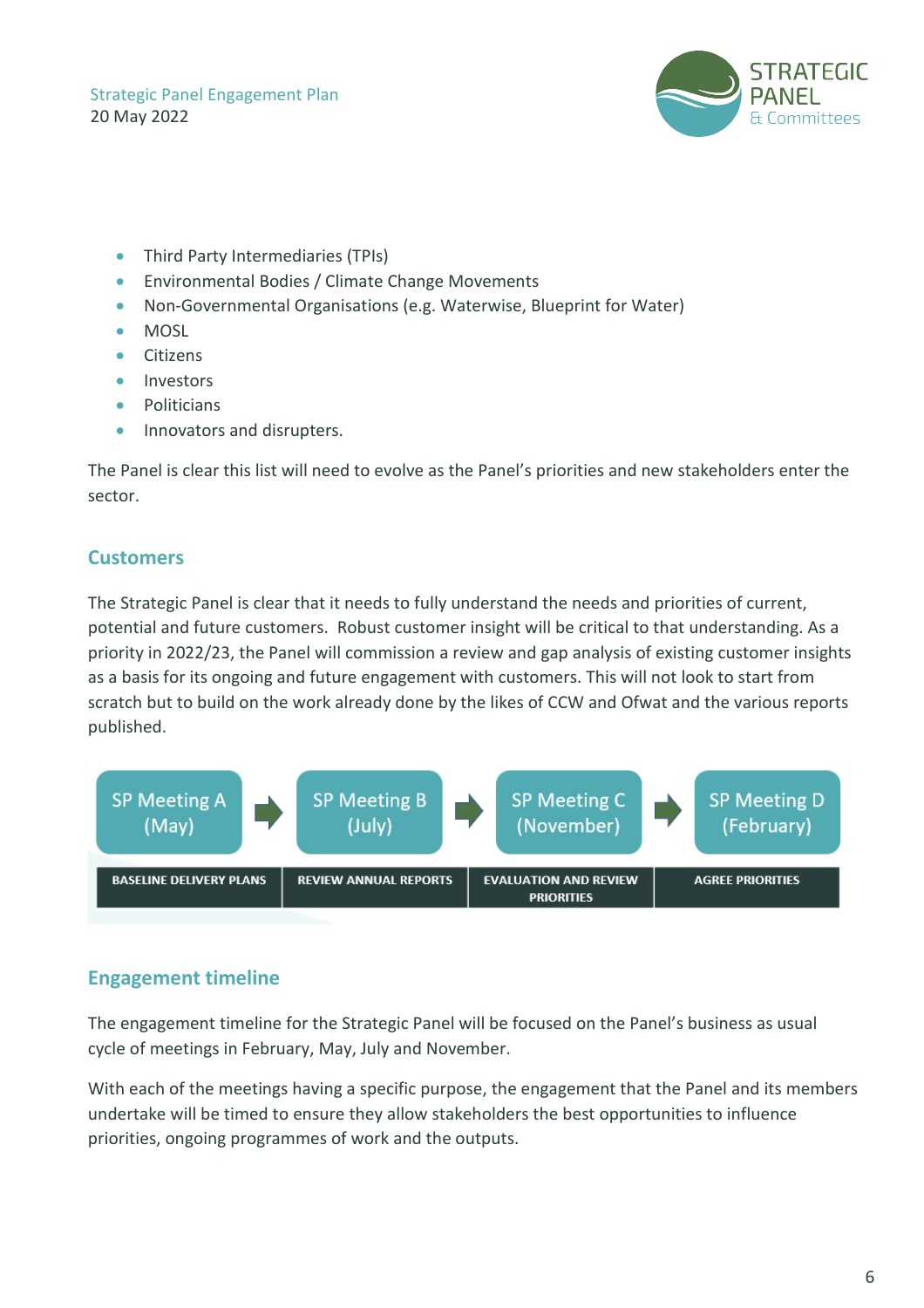



Below is an overview of the engagement timeline throughout the year and the various opportunities for stakeholders to influence priorities and programmes of work. The diagram outlines the business as usual cycle of engagement and meetings going forward.

Because the Strategic Panel was established with specific transitional responsibilities over the winter of 2021/22, focusing on establishing its working practices and appointing the Code Change Committee, the initial engagement cycle will begin after the Strategic Panel takes over from the previous Panel at the end of the transition period in February 2022. Therefore, rather than waiting until autumn 2022, stakeholders will have the opportunity to influence the Panel's initial priorities in the coming months so the Panel can ensure they are aligned to those of stakeholders.

It is envisaged stakeholders will have two principal opportunities to input each year: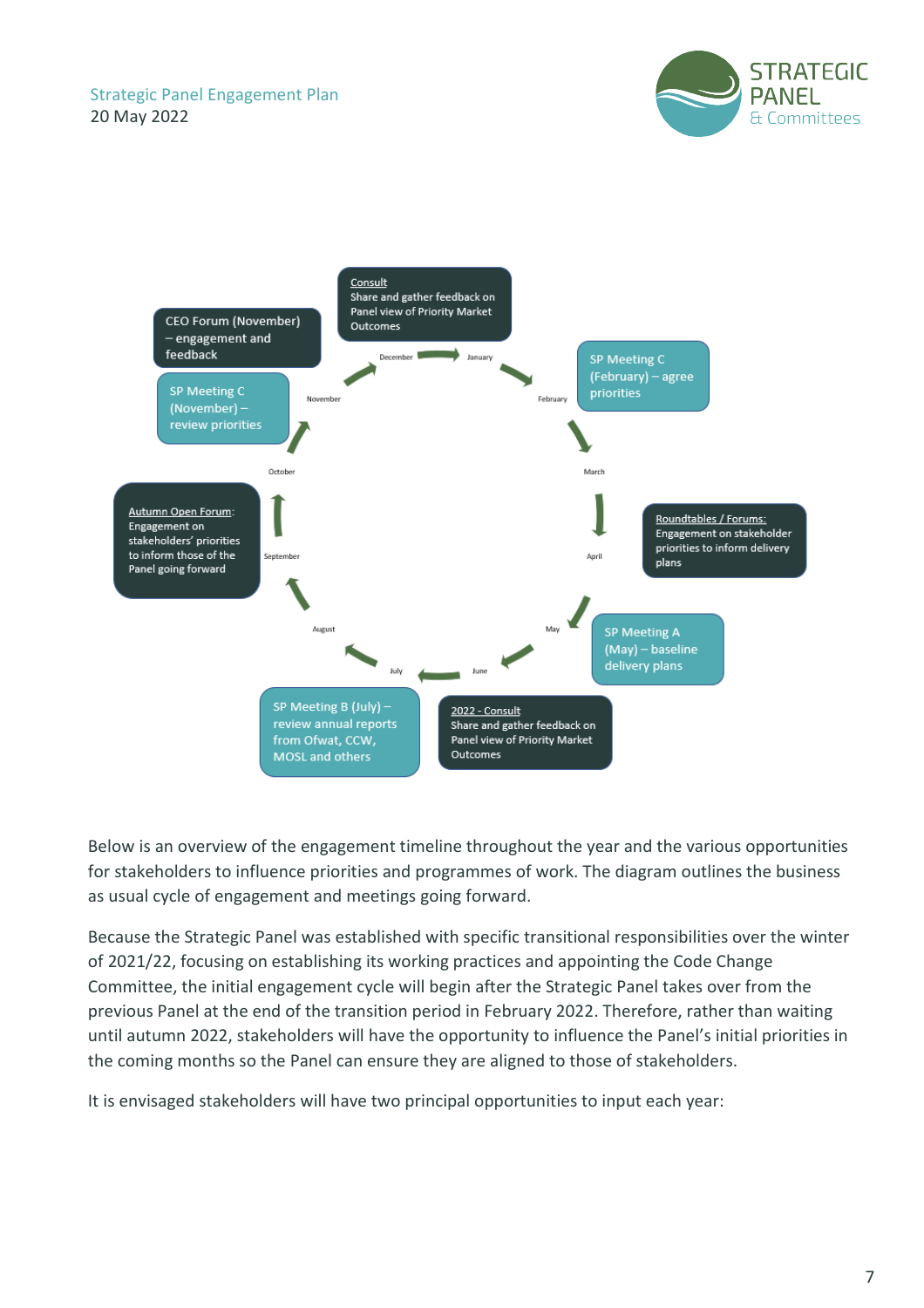

- **Autumn open forum** to enable as broad a range of views as possible, members of the Panel will lead an open forum to inform the Panel's strategic priorities for the coming year. This will be held in the autumn and will inform the Panel's review of priorities at its November meeting. This forum will be open to all interested stakeholders and not just the market actors illustrated in the diagram above. The Panel is particularly keen to involve prospective new entrants to the market and the wider customer and stakeholder groups identified in its mapping.
- **Segment specific deliberative roundtables/forums** members of the Panel will host smaller, targeted, deliberative forums to inform the Panel's thinking. These are planned for spring and summer and with different stakeholder segments e.g. small retailers, larger retailers, wholesalers, NAVs, self-suppliers, customer representative bodies. These will be designed to gather the fullest range of interests as those who always participate are not always representative and the voices of some segments of the market may not always be heard in a larger forum. Existing forums (e.g. the self-supply forum) will look to be used where they already exist to minimise the impacts on stakeholders and Panel members' time.

There will also be a number of other avenues to engage with the Panel outside these forums:

- **One-to-one meetings** The Chair or delegated Panel member(s) will meet with, for example, with senior leaders in the market. This may include Ofwat, Defra, CCW, EA and trading parties. It will also include regular meetings with the Market Operator, MOSL, including its CEO and Chair, and on occasions, the wider Board (through attendance at MOSL Board meetings).
- **Consultations and requests for information (RFIs) –** the Panel will seek to provide early consultations with the market, to provide easy-access opportunities for stakeholders to digest topics under consideration and influence the Panel's priorities and activities. This will be supported where possible with webinars or online tools (provided on behalf of the Strategic Panel by MOSL) to provide easy-access opportunities for stakeholders to digest topics under consideration.

The Panel anticipates that engagement on more detailed matters associated with work to deliver its priority outcomes will be undertaken by the body that is responsible for this detailed work (e.g. a Panel Committee, the Market Operator or Ofwat etc.)

# **Engagement culture**

The Chair and Panel members will work with MOSL to embed its good practice engagement principles across its engagement planning and activities and to ensure that insight and input from all of these